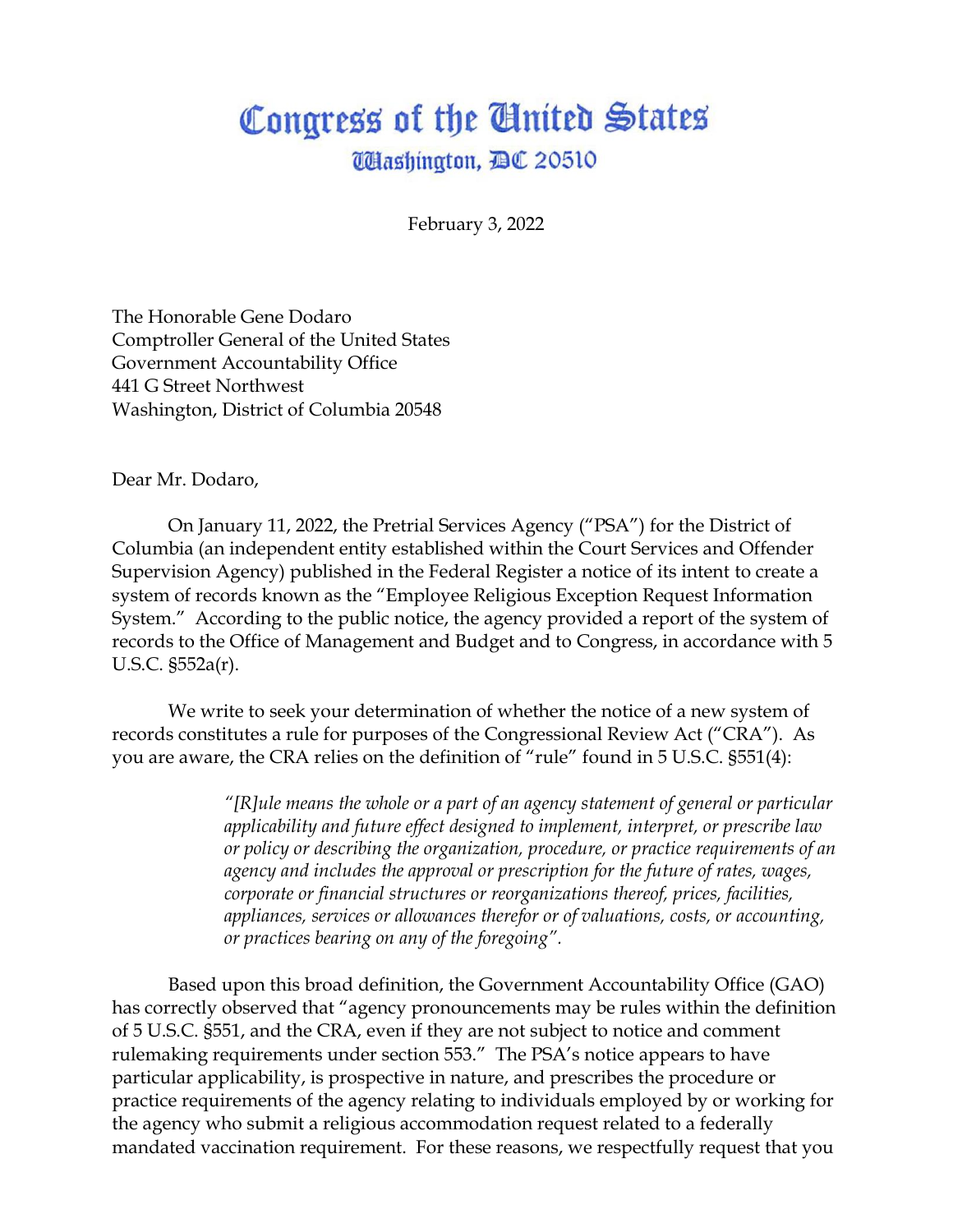The Honorable Gene Dodaro February 3, 2022 Page Two

evaluate whether the PSA's notice and implementation of a new system of records is a "rule" under the CRA.

We thank you for your prompt attention and response to this inquiry.

Sincerely,

Rick Scott United States Senator

Ellis

Thom Tillis United States Senator

Wike, Braun

Mike Braun United States Senator

W.M.

Roger Marshall United States Senator

Valuh,

James M. Inhofe United States Senator

Daniel Webster

Daniel Webster United States Representative

Bill Posey United States Representative

Scott Perry United States Representative

Jeff Duncan United States Representative

andy

Randy Weber United States Representative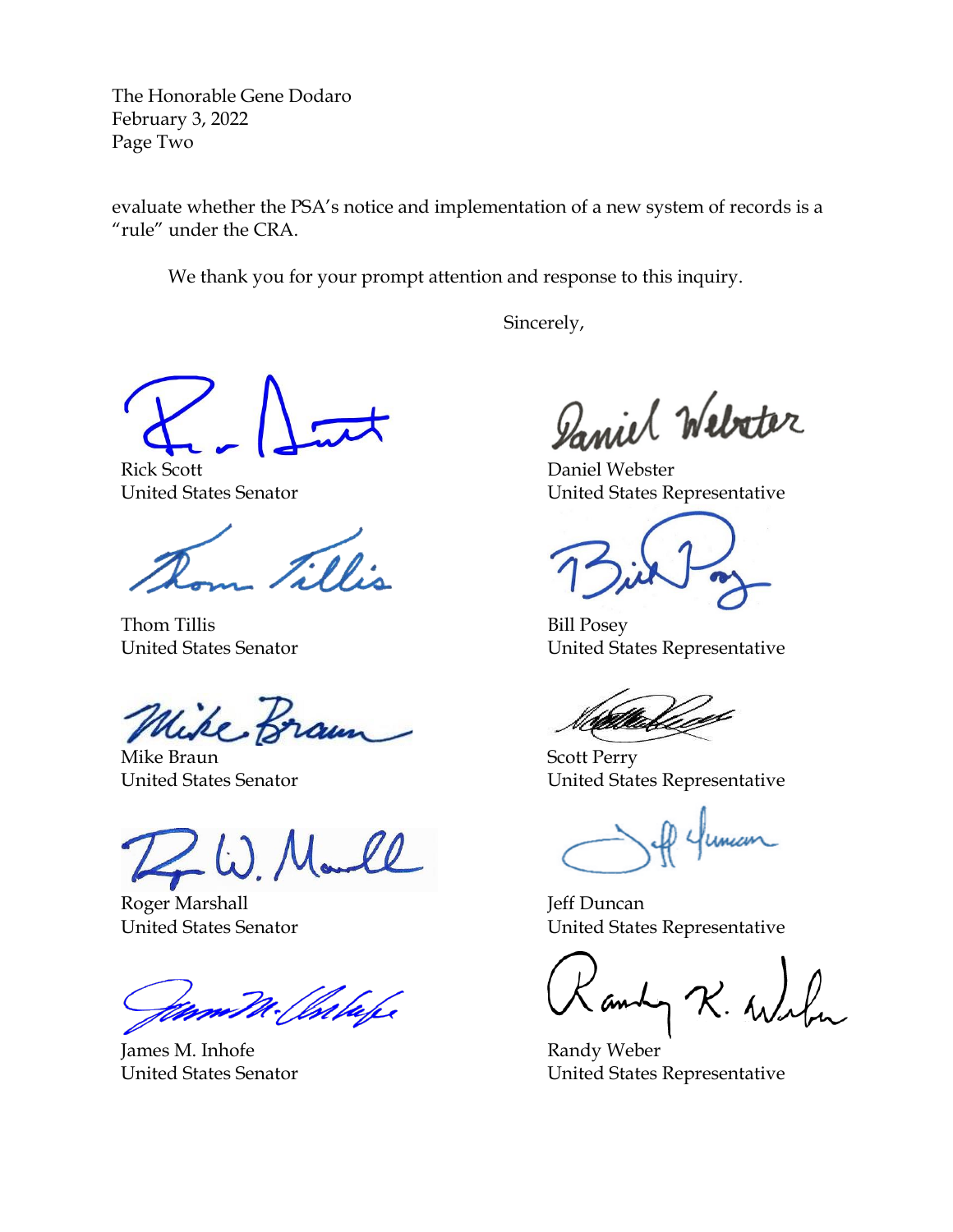The Honorable Gene Dodaro February 3, 2022 Page Three

 $M_{\rm c}$  the

Marco Rubio United States Senator

James Lankford United States Senator

Bob Good United States Representative

L. M.g

Doug LaMalfa United States Representative

Glenn Grothman United States Representative

23. Blit.

Gus Bilirakis United States Representative

Doug Lambon

Doug Lamborn United States Representative

Ronny L. Jackson United States Representative

Andy Biggs United States Representative

Brian Mast United States Representative

Jody Hice United States Representative

Louie Gohmert United States Representative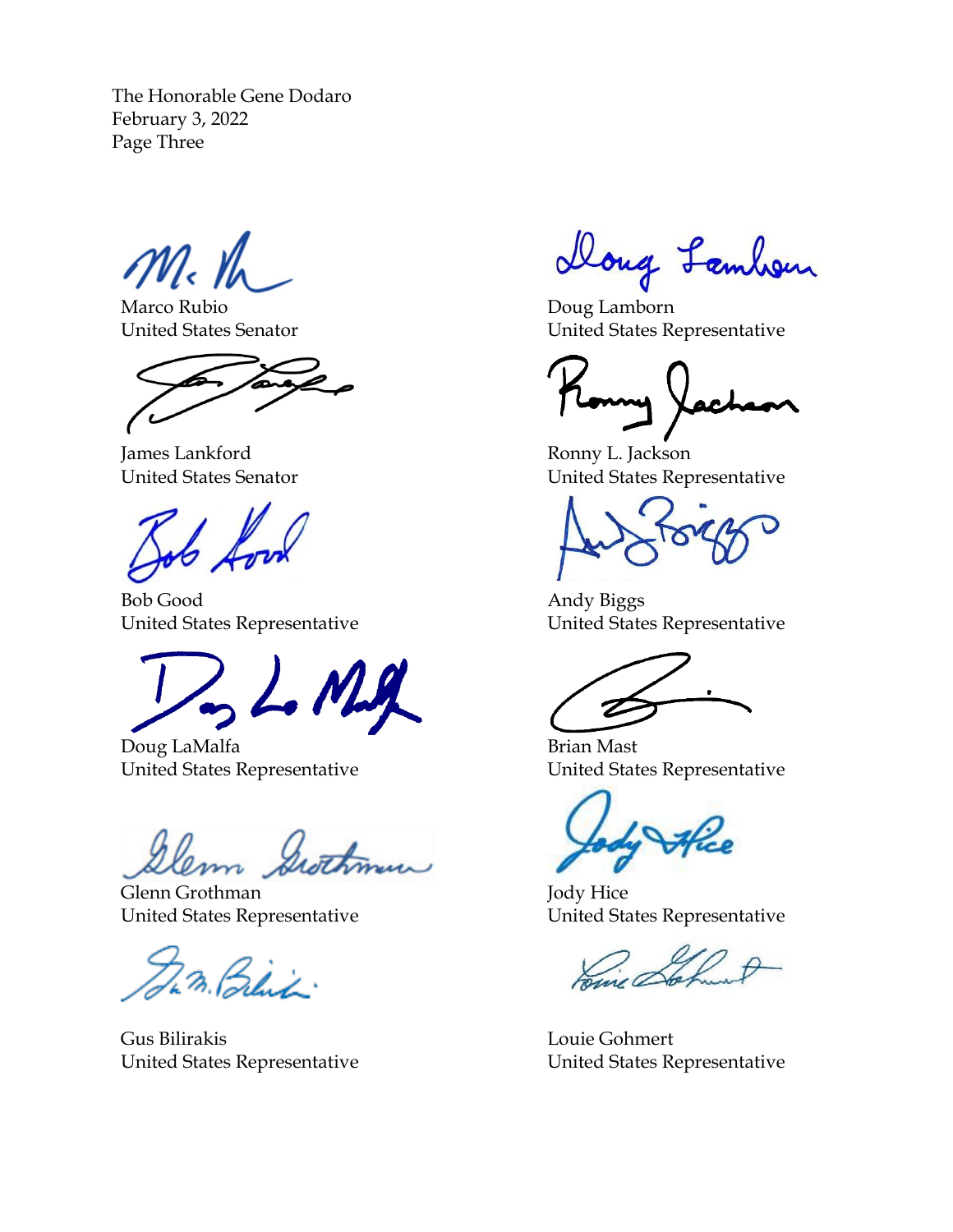The Honorable Gene Dodaro February 3, 2022 Page Four

Eric A. "Rick" Crawford United States Representative

Lauren Boebert United States Representative

Warren Davidson United States Representative

Safeh 1

Ralph Norman United States Representative

Brian Babin, D.D.S. United States Representative

Clave

Ben Cline United States Representative

Mary E Miller

Mary E. Miller United States Representative

thomas P

Tom Tiffany United States Representative

Robert B. Aderholt United States Representative

olu

Dr. John Joyce United States Representative

o Brooks

Mo Brooks United States Representative

Jordan

Jim Jordan United States Representative